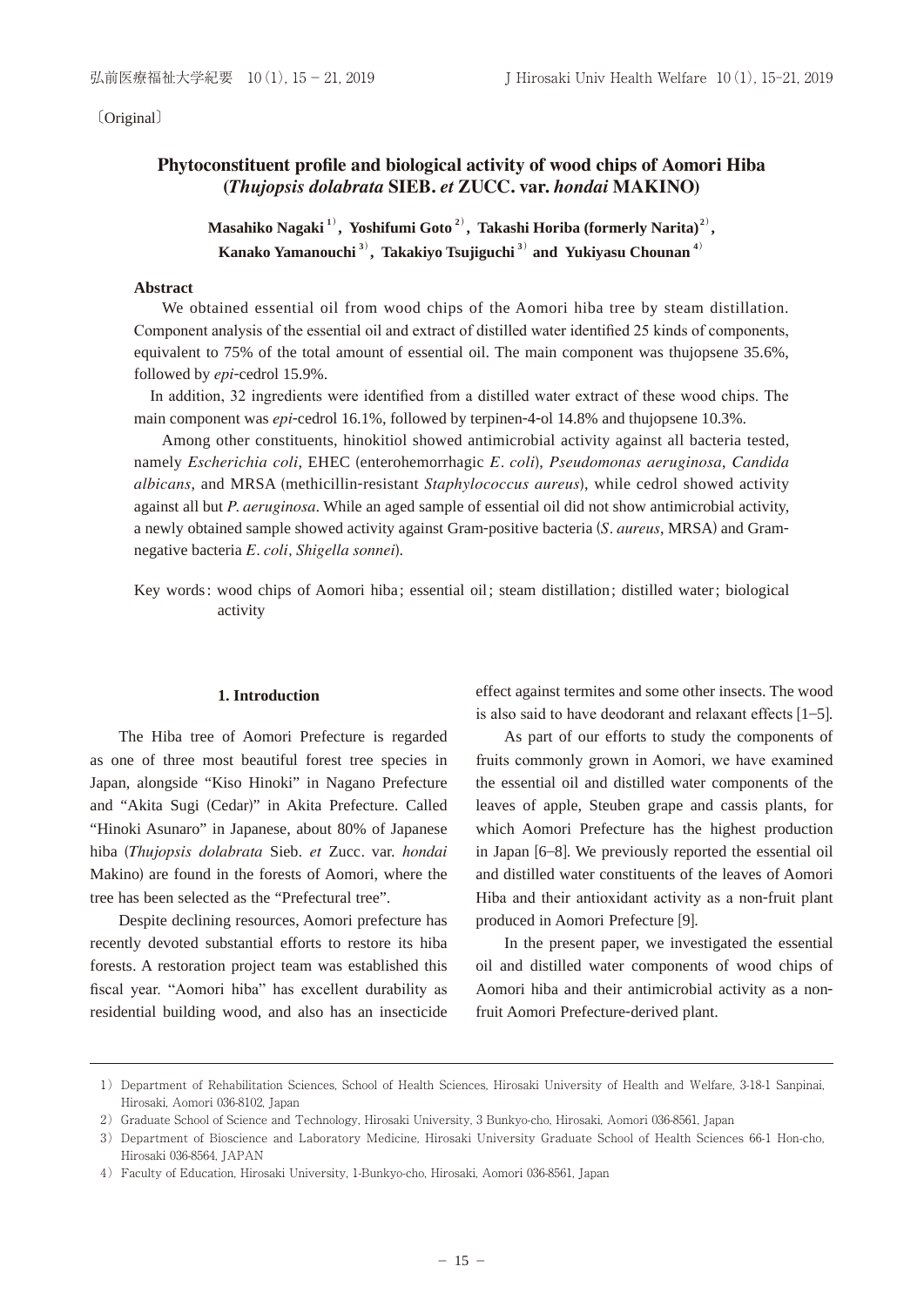#### **2. Materials and Methods**

# *2.1. Plant materials*

800 g of wood chips of "Aomori hiba" obtained from March to April, were used.

#### *2.2. Reagents*

Hinokitiol and cedrol were purchased from Tokyo Chemical Industry Co., Ltd. (Japan). Common reagents of biochemistry grade or highest quality such as hexane and ethanol were purchased from Nacalai Tesque (Kyoto, Japan) and Wako Pure Chemical Industries (Osaka, Japan), respectively. Paper discs of  $(\Phi)$  6 mm diameter were purchased from Advantec (Toyo Roshi Kaisha, Ltd., Tokyo, Japan).

# *2.3. Steam distillation and extraction of distilled water*

Steam distillation was performed over about 4 to 6 hours using wood chips (800 g) of Aomori hiba. A  $9.8 g$  (1.2%) amount of volatile oil and approximately 2L of distilled water were obtained from the wood chips. Distilled water was then extracted four times with hexane, and yielded  $0.52$  g  $(0.065\%)$  of extract.

#### *2.4. Analysis*

Volatile oil and distilled water extract were analyzed by flame ionization detector-gas chromatography (GC-FID) using a Hitachi Gas Chromatograph G-5000A (Hitachi, Tokyo, Japan). Nitrogen was passed through a poly (alkylene glycol) column  $(30 \text{ m} \times 0.25 \text{ mm} \text{ i.d.})$  at a carrier flow rate of 60 ml/min using a 10  $^{\circ}$ C/min gradient, initiated with a 5-min hold at 40 °C and ending upon reaching 200 °C. Injector and detector temperatures were 150 °C and 250 °C, respectively. Mass spectrometergas chromatography (GC-MS) analysis was performed on a JEOL Q1000GC-Mk II Mass Spectrometer (Japan Electron Optics Laboratory Co. Ltd., Tokyo, Japan), consisting of an HP-5 column (30 m  $\times$   $\varphi$  0.32 mm  $\times$  $0.25 \mu m$  film thickness; coated with  $5\%$ -phenyl-95% dimethyl polysiloxane) with a 1 ml/min helium carrier flow rate. Temperature was programmed to deliver a 15 °C/min gradient initiated with a 4.7 min hold at 50 °C and terminated with a 2-min hold at  $280^{\circ}$ C. Injector and GC-transfer line temperatures were both set at  $200^{\circ}$ C.

Separated components were measured under nonisothermal conditions and identified by comparison with the RIs calculated from the Van den Dool-Kratz equation and the MS coincidence rate [10, 11]. Component ratios were computed from the peak area ratio of GC-MS. Oildrilling rate and extractability were calculated from the sample weight and extraction yield.

## *2.5. Assay of antimicrobial activity*

Antimicrobial activity was screened by the sensitive disc method using two kinds of reagent (cedrol and hinokitiol) and negative control. A sample of  $15 \mu l$  of stock solution was adsorbed on a  $\Phi$  6 mm paper disc, which was used as a sensitive disc.

Antibacterial activity testing was done using *Escherichia coli* (*E. coli*, ATCC 25922), enterohemorrhagic *Escherichia coli* (EHEC), *Pseudomonas aeruginosa*, *Candida albicans* and methicillin-resistant *Staphylococcus aureus* (MRSA). After culture of the sensitive disks for  $16$  h, the size of the inhibition circle was measured and the antibacterial activity was qualitatively determined.

The antibacterial test was done using *S. aureus* 3*E. coli* IFO-3806, and *Shigella sonnei* (*S. sonnei*) by a component of the MIC (minimum inhibitory concentration) method.

#### **3. Results and Discussion**

#### *3.1. Essential oil components*

Analysis of the essential oil revealed 25 components corresponding to 75.0% of the total oil, as shown in Table 1.

The essential oil of wood chips of hiba contained thujopsene at 35.6%, followed by *epi*-cedrol at 15.9%. Interestingly, most of the essential oil components of these wood chips were sesquiterpenes (C15), whereas most of those of the leaves were monoterpenes (C10) [9]. This tendency is also seen in Hinoki (Cupressaceae) species and the plants of Pinaceae family [12], likely because these trees easily accumulate large volatile monoterpenes in the leaves and sesquiterpenes in the xylem.

The essential oil of hiba is also known to contain hinokitiol, which has high antibacterial activity [13]. Here, however, we did not detect hinokitiol by our usual method.

#### *3.2. Components of distilled water extract.*

Distilled water of wood chips of hiba was extracted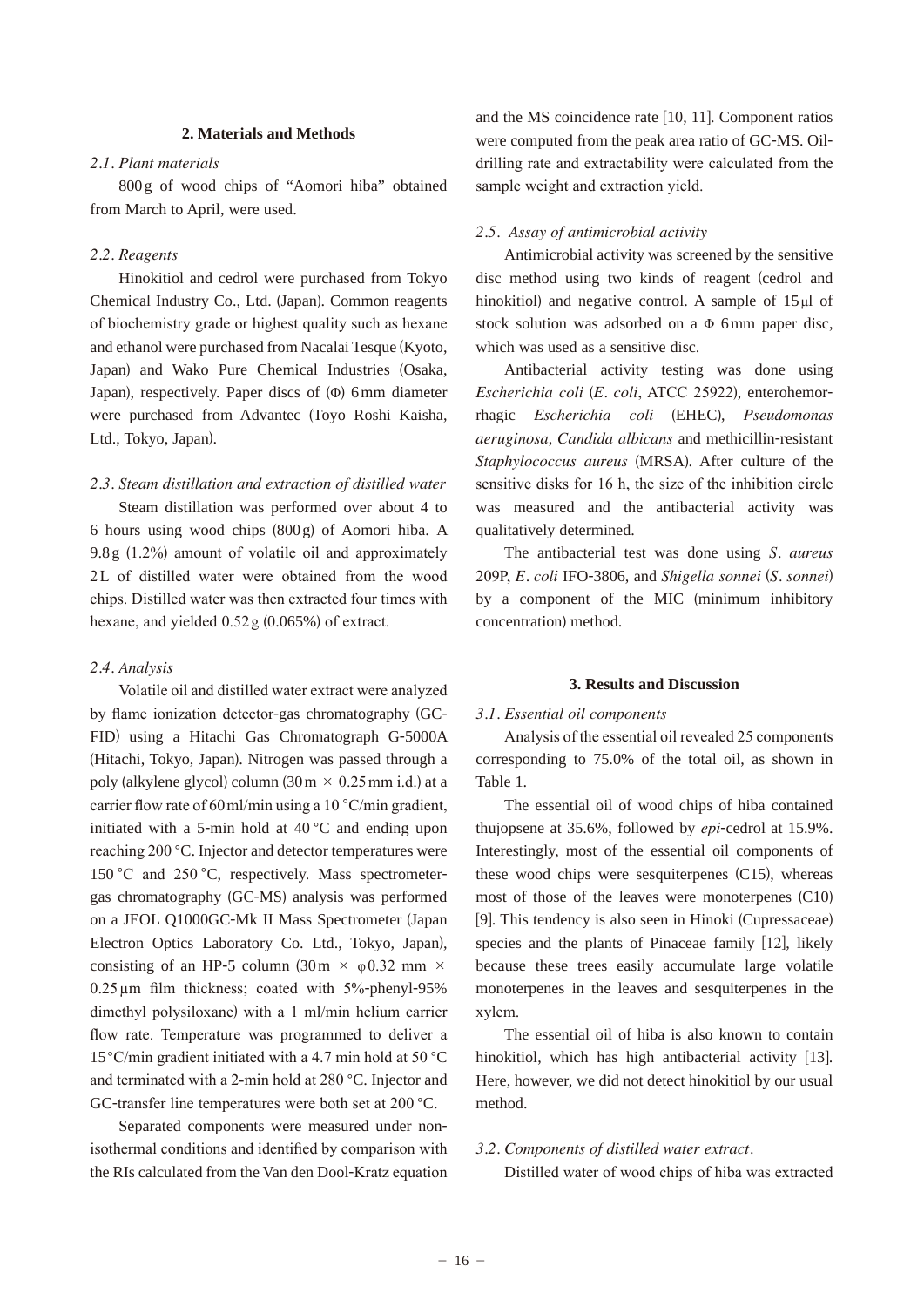with hexane to obtain 0.52g of residue. The results of these component analyses are shown in Table 2.

In distilled water of these wood chips, *epi*-cedrol accounted for the highest amount, at 16.1%, which was closely similar to its concentration in the essential oil. In contrast, thujopsene, which accounted for 35.6% in essential oil, was only 10.3%.

Conversely, the concentration of terpinen-4-ol was only 0.5% in essential oil, versus 14.8% in distilled water.

In the essential oil, only two monoterpenes were found, namely terpinen-4-ol and carvacrol. In this distilled water, in contrast, 17 monoterpene species were identified, mainly compounds with a *p*-menthane skeleton.

#### 3.3. *Assay of antimicrobial activity*

Antimicrobial testing of hinokitiol, cedrol and negative control was carried out using the sensitive disc method. The results are shown in Table 3 and Photo 1.

| N <sub>o</sub> | RT    | <b>RI</b> | compound             | rate % | CI                       | N <sub>o</sub> | <b>RT</b> | RI   | compound                               | rate % | <b>CI</b> |
|----------------|-------|-----------|----------------------|--------|--------------------------|----------------|-----------|------|----------------------------------------|--------|-----------|
| 1              | 10:54 | 1177      | terpinen-4-ol        | 0.5    | $\bigcirc$               | 14             | 15:33     | 1500 | $\alpha$ -selinene                     | 0.1    |           |
| 2              | 12:52 | 1301      | carvacrol            | 0.5    | $\left(\right)$          | 15             | 15:37     | 1505 | β-himachalene                          | 3.5    |           |
| 3              | 14:10 | 1394      | $\beta$ -elemene     | 0.2    | $\overline{\phantom{a}}$ | 16             | 15:41     | 1511 | cuparene                               | 5.1    |           |
| 4              | 14:16 | 1401      | $\alpha$ -funebrenes | 0.2    | $\overline{\phantom{a}}$ | 17             | 15:53     | 1527 | $\delta$ -cadinene                     | 0.8    |           |
| 5              | 14:28 | 1417      | $\alpha$ -cedrene    | 0.7    | $\overline{\phantom{a}}$ | 18             | 16:09     | 1549 | $\beta$ -sesquiphellandrene            | 1.4    |           |
| 6              | 14:35 | 1426      | $\beta$ -cedrene     | 0.4    | ٠                        | 19             | 16:44     | 1597 | cedrol                                 | 1.6    |           |
| 7              | 14:43 | 1436      | thujopsene           | 35.6   | ٠                        | 20             | 16:53     | 1610 | epi-cedrol                             | 15.9   |           |
| 8              | 14:47 | 1441      | elixene              | 0.3    | $\overline{\phantom{a}}$ | 21             | 17:10     | 1635 | $\delta$ -cadinol                      | 1.1    |           |
| 9              | 15:00 | 1458      | aromadendrene        | 0.2    | ٠                        | 22             | 17:32     | 1667 | alloaromadendrene oxide                | 0.6    |           |
| 10             | 15:09 | 1469      | aromadendr-9-ene     | 0.4    | $\overline{\phantom{a}}$ | 23             | 17:47     | 1688 | $\alpha$ -bisabolol                    | 2.1    |           |
| 11             | 15:15 | 1477      | patchoulene          | 0.2    | ٠                        | 24             | 17:57     | 1703 | $cis$ -Z- $\alpha$ -bisabolene epoxide | 2.0    |           |
| 12             | 15:20 | 1483      | $\beta$ -chamigrene  | 0.9    | ٠                        | 25             | 18:31     | 1755 | $\gamma$ -costol                       | 0.7    |           |
| 13             | 15:26 | 1491      | $\beta$ -eudesmene   | 0.2    | $\overline{\phantom{a}}$ |                |           |      | Total                                  | 75.0   |           |

Table 1. Component essential oil contained in wood chips of Aomori hiba

L

RT: Retention Time RI: Retention Index CI: Co-injection with authentic sample

Table 2. Components in distilled water of wood chips of Aomori hiba

| No.            | RT    | RI   | compound             | rate % | <b>CI</b>                | No. | RT    | RI   | compound            | rate % | <b>CI</b>      |
|----------------|-------|------|----------------------|--------|--------------------------|-----|-------|------|---------------------|--------|----------------|
| $\mathbf{1}$   | 7:57  | 1027 | $p$ -cymene          | tr     | $\bigcirc$               | 18  | 12:54 | 1304 | carvacrol           | 8.0    | ∩              |
| 2              | 8:03  | 1030 | limonene             | tr     | О                        | 19  | 13:02 | 1313 | citronellic acid    | 0.6    | ÷,             |
| 3              | 9:20  | 1091 | $p$ -cymenene        | 0.1    | $\overline{\phantom{a}}$ | 20  | 13:22 | 1338 | menthoglycol        | 0.1    | $\overline{a}$ |
| $\overline{4}$ | 10:23 | 1148 | $neo$ -isopulegol    | 0.6    | $\overline{\phantom{a}}$ | 21  | 14:08 | 1392 | cedr-9-ene          | 0.3    | $\overline{a}$ |
| 5              | 10:34 | 1158 | isopulegol           | 0.1    | $\overline{\phantom{a}}$ | 22  | 14:30 | 1419 | $\alpha$ -cedrene   | 1.4    | ٠              |
| 6              | 10:38 | 1162 | sabina ketone        | 0.1    | $\overline{\phantom{a}}$ | 23  | 14:36 | 1427 | $\beta$ -cedrene    | 0.3    | ÷,             |
| 7              | 10:45 | 1169 | borneol              | 0.1    | О                        | 24  | 14:45 | 1438 | thujopsene          | 10.3   | ÷,             |
| 8              | 10:56 | 1177 | terpinen-4-ol        | 14.8   | $\bigcirc$               | 25  | 15:22 | 1486 | $\beta$ -chamigrene | 0.8    | ٠              |
| 9              | 11:04 | 1187 | $p$ -cymen-8-ol      | 3.3    | $\overline{\phantom{a}}$ | 26  | 15:29 | 1495 | $\beta$ -eudesmene  | 0.1    | ٠              |
| 10             | 11:10 | 1192 | $\alpha$ -terpineol  | 3.1    | О                        | 27  | 15:43 | 1514 | cuparene            | 4.8    | ٠              |
| 11             | 11:21 | 1203 | $o$ -cumenol         | 0.2    | $\overline{\phantom{a}}$ | 28  | 15:55 | 1530 | δ-cadinene          | 0.3    | ٠              |
| 12             | 11:25 | 1208 | $p$ -menth-2-en-7-ol | 0.5    | $\overline{\phantom{a}}$ | 29  | 16:47 | 1601 | cedrol              | 0.9    | ٠              |
| 13             | 11:30 | 1213 | cis-verbenone        | 0.1    | $\overline{\phantom{a}}$ | 30  | 16:55 | 1611 | epi-cedrol          | 16.1   | ٠              |
| 14             | 11:47 | 1231 | $m$ -cumenol         | 6.4    | $\overline{\phantom{a}}$ | 31  | 17:12 | 1638 | δ-cadinol           | 0.9    |                |
| 15             | 12:12 | 1258 | piperitone           | tr     | $\overline{\phantom{a}}$ | 32  | 17:49 | 1691 | $\alpha$ -bisabolol | 1.3    |                |
| 16             | 12:15 | 1261 | carvenone            | tr     | $\overline{\phantom{a}}$ |     |       |      |                     |        |                |
| 17             | 12:17 | 1263 | myrtanol             | tr     |                          |     |       |      | Total               | 75.5   |                |

tr: trace  $(< 0.1\%)$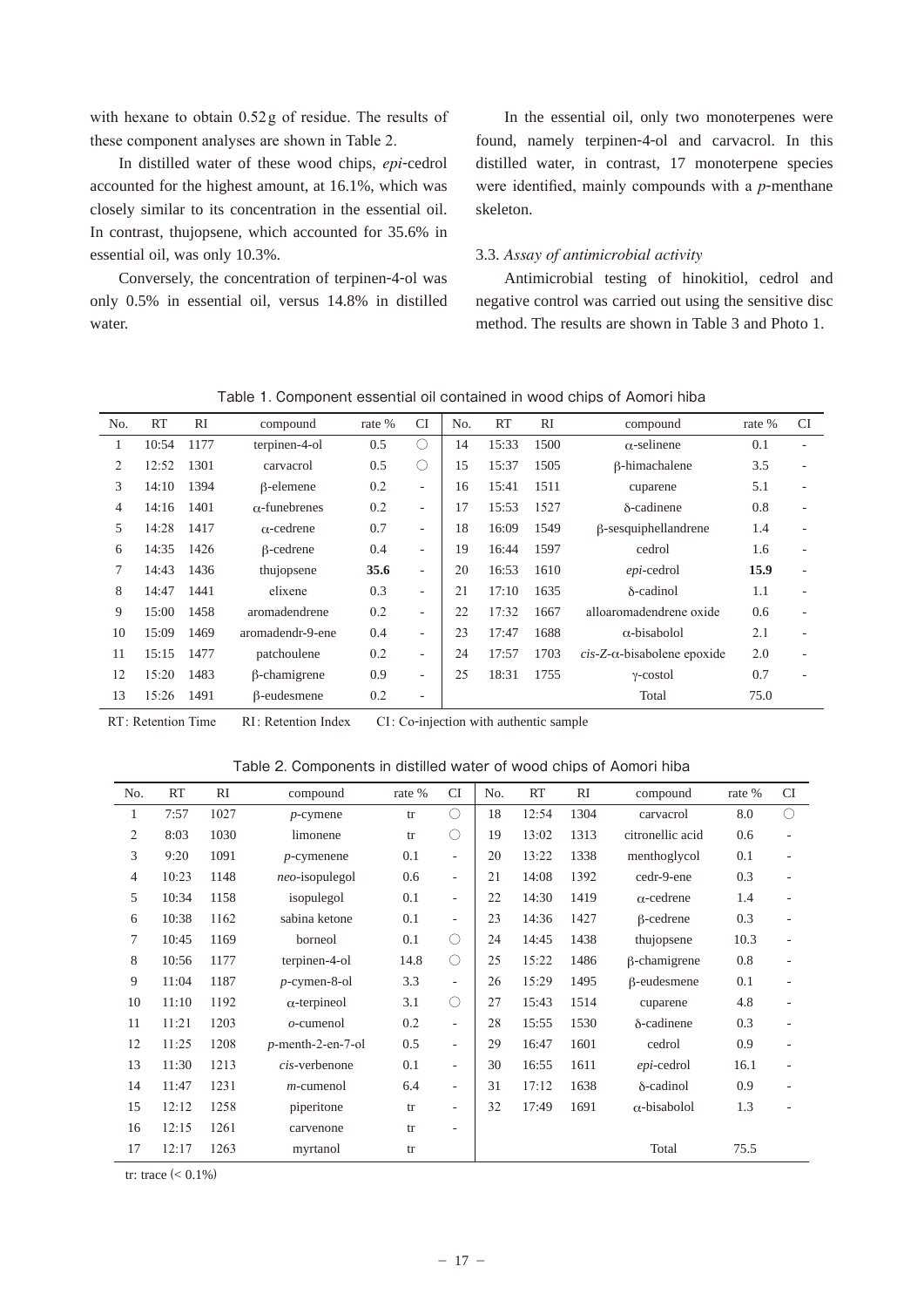Hinokitiol showed very strong activity  $(++)$  against the Gram-negative bacteria *E. coli* and enterohemorrhagic *E. coli* (EHEC) and the Gram-positive bacterium methicillin-resistant *Staphylococcus aureus* (MRSA). It also showed strong activity  $(++)$  against a Gram-negative bacterium, *P. aeruginosa*, and a fungus, *C. albicans*.

Cedrol showed strong (++) activity against EHEC and MRSA and (+) activity against *E. coli* and *C. albicans*. However, it showed no activity against *P. aeruginosa.*

We therefore repeated these antimicrobial tests using the essential oil and distilled water extract obtained from lavendar (*Lavandula angustifolia*), another plant from Aomori prefecture. The results are shown in Table 4.

We previously showed that the essential oil of lavender contains 29% linalool, 14% linalyl acetate and 15% terpinen-4-ol [14]. Antimicrobial activity was exhibited even on  $50\%$  dilution of this oil, suggesting that the antimicrobial activity might be ascribable to

|                     | E. coli | EHEC  | P. aeruginosa | C. albicans | <b>MRSA</b> |
|---------------------|---------|-------|---------------|-------------|-------------|
| 1: hinokitiol       |         |       |               |             |             |
| $2$ : cedrol        |         | $+ +$ | -             |             |             |
| 3: negative control |         |       | –             |             | –           |

Table 3. Result of antimicrobial activity tests

Classification criteria of inhibition circles:  $(\pm)$  <10 mm,  $(+)$  < 20 mm,  $(+)$  < 30 mm, 30 mm  $\leq$   $(++)$ 



 $\lambda$ : hinokitiol, 2: cedrol, 3: negative control

Photo 1. Results of antimicrobial assay.

| Plants of Aomori Prefecture             | MIC(% )   |             |         |           |  |  |
|-----------------------------------------|-----------|-------------|---------|-----------|--|--|
|                                         | S. aureus | <b>MRSA</b> | E. coli | S. sonnei |  |  |
| Essential oil of Lavandula angustifolia | 50        | 50          | 40      | 40        |  |  |
| Distilled water of L. Angustifolia      | n.a.      | n.a.        | n.a.    | n.a.      |  |  |
| Essential oil of hiba (wood chips)      | 12.5      | 12.5.       | 6.3     | 5.0       |  |  |
| Distilled water of hiba (wood chips)    | n.a.      | n.a.        | n.a.    | n.a.      |  |  |

Table 4. MIC values in antimicrobial activity

n.a.: not active. The MIC value was expressed as % of undiluted solution as  $100\%$  ( $v/v$ ). For reference, we plated on lavender essential oil and distilled water extract.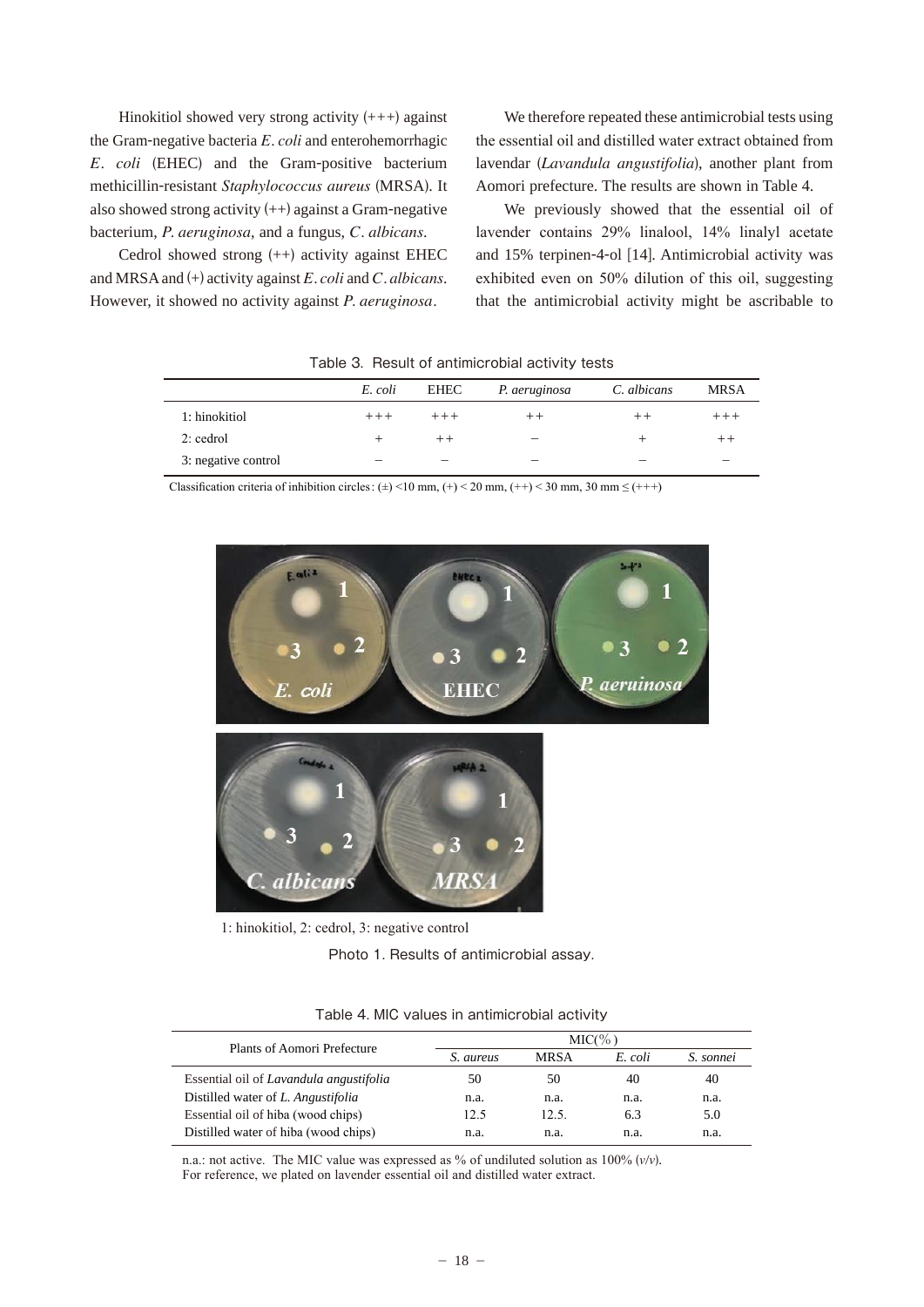these components.

The essential oil of hiba wood chips was also found to have antimicrobial activity, even when diluted to 12.5% for Gram-positive bacteria and 6.3% for Gramnegative bacteria.

Although we have previously conducted antibacterial activity tests of isoprenoids such as terpinen-4-ol and linalool [15], we have not reported assay of the essential oil of lavendar itself. Mixtures of these isoprenoids are also interesting as they tend to show antibacterial tendencies.

When we compared the wood chip components examined in this study with those of the leaves of Hiba that we reported last year [9], we found that the unique scent of Hiba is mainly attibutable to components of the essential oil of the chips, including *epi*-cedrol, thujopsene and others. In contrast, the leaves of Hiba have similar components to the leaves of the Aomori prefectural fruits we previously evaluated, many of which showed a fresh fragrance  $[6-8]$ . This finding was somewhat surprising. In addition, the distilled water of many of these fruits also contain hydrophilic compounds.

#### **4. Conclusion**

We conducted steam distillation of wood chips of the Aomori hiba tree to obtain essential oil and distilled water extract. Analysis of the oil identified 25 components, of which the main component was thujopsene  $(35.6\%)$ . In addition, GC-MS analysis of distilled water extract identified 32 components, of which the main component was *epi*-cedrol (16.1%).

When antimicrobial activity was evaluated using a newly obtained essential oil sample, activity was seen against Gram-positive bacteria (*S. aureus*, MRSA) and Gram-negative bacteria (*E. coli, S. sonnei*).

We have been studying the components of fruits commonly grown in Aomori (Fuji apples, Steuben, Cassis) and "Aomori hiba" for 5 years. We hope that these results will contribute to understanding of the special products of Aomori Prefecture, and will aid in regional development.

### **Acknowledgement**

I would like to thank Dr. Yukio Harada, emeritus professor at Hirosaki University, for his kind provision of the leaves and wood chips of Aomori Hiba.

(*Accepted*: December 6th, 2018)

#### **References**

- [1] Established date of "Tree of Aomori Prefecture" (16, Sept., 1966), Aomori PrefectureTimber Cooperative.
- [] In Proceedings "Aomori Hiba Forest Restoration Project Collaboration Promotion Council" (2017) Oct. 27.
- [3] Y. Inamori, Study on antiwood decay activity and insecticidal activity in Aomori hiba ingredient, *J. Medicine*, 36 (10), 2878-2881 (2000).
- [4] H. Muramatsu, H. Tazaki, H. Fujii, The effect of the scent of Aomori Hiba on the mental aspect- Study by change of EEG -, J. Aomori Univ. of Health and Welfare, **5** (1), 156–157 (2004).
- [5] T. Okabe, H. Ono, S. Kodate, Tree extraction ingredient "Aomori hiba oil" from Aomori hiba wood –Development of the antibacterial insecticide technique by the mist dispersion of the nanohiba oil-*J. Japan Association on Odor Environment,* 43(2), 128-137 (2012).
- [6] M. Nagaki, M. Kasai, Y. Goto, Phytochemical Analysis of the leaf Fuji Apple Tree. *J Hirosaki Univ Health Welfare*, **6**(1), 19–26 (2015).
- [7] M. Nagaki, T. Narita, Y. Goto, Phytochemical profile and bactericidal effect of the leaf of the grape *Vitis labrusca* var. 'Steuben', *J. Hirosaki Univ. Health Welfare*, **7** (1), 17–23 (2016).
- [8] M. Nagaki, M. Kasai, Y. Goto, S. Kudo, Phytochemical analysis of the leaf of the blackcurrant (Aomori Cassis) "Ribes nigrum L." and the antioxidant effect of catechins *J. Hirosaki Univ. Health Welfare*, **8** (1),  $15-23(2017).$
- [9] M. Nagaki, Y. Goto, K. Yamanouchi, S. Kudo, Y. Chounan, Phytochemical profile and Antioxidant Activity of the leaf of Aomori hiba (*Thujopsis dolabrata* SIEB. *et* ZUCC. var. *hondai* MAKINO) , *J. Hirosaki Univ. Health Welfare*, 9(1), 1-7(2018).
- $[10]$  H. D. Dool, P. D. Kratz, A generalization of the retention index system including linear temperature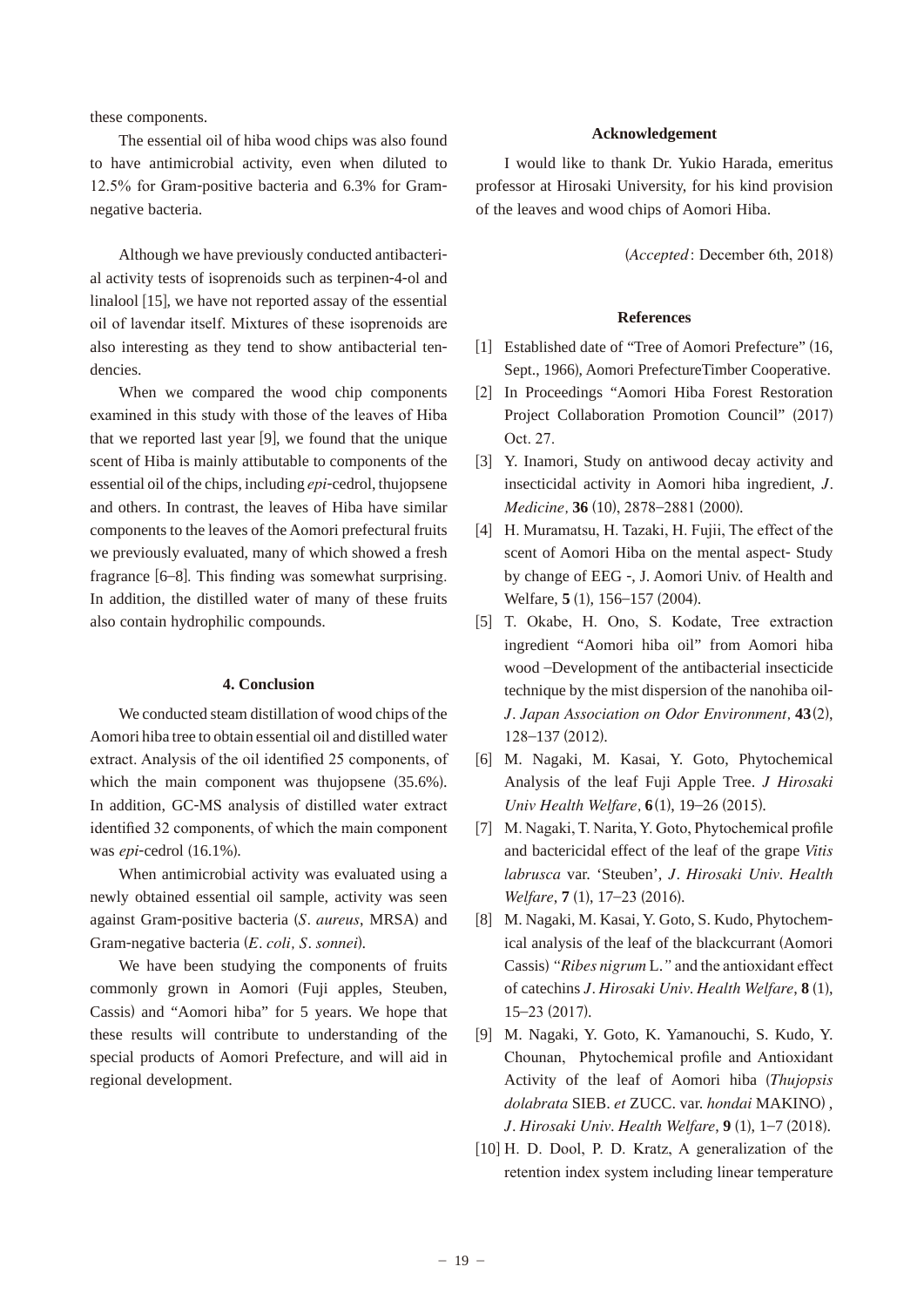programmed gas—liquid partition chromatography, *J. Chromatog*., **11**, 463–471 (1963)

- [11] R. P. Adams,  $(2012)$  "Identification of essential oil components by gas chromatography/Mass spectrometry"Allured Pub Corp. 1–804pp.
- [12] Nard (Natural Aromatherapy Research and Development) Japan Publishing, In "Essential oil chemotypes encyclopedia" Ver. 7 (2011).
- [13] Y. J. Ahn, S.B. Lee, H.S. Lee, G-H. Kim, Insecticidal and Acaricidal Activity of Carvacrol and ȕ-Thujaplicine Derived from *Thujopsis dolabrata*

var. *hondai* Sawdust. *J. Chem Ecol.*, **24** (1), 81–90 (1998).

- [14] Y. Kamiie, M. Sagisaka, M. Nagaki, Essential oil composition of *Lavandula angustifolia* "Hidcote": Comparison of hydrodistillation and supercritical fluid extraction methods, *Trans. Mat. Res. Soc. Japan* 39[4], 485-489 (2014).
- [15] M. Nagaki, T. Narita, H. Ichikawa, J. Kawakami, A. Nakane, Antibacterial and antifungal activities of isoprenoids, *Trans. Mater. Res. Soc. Jpn.*, **36**, 55–58  $(2011).$